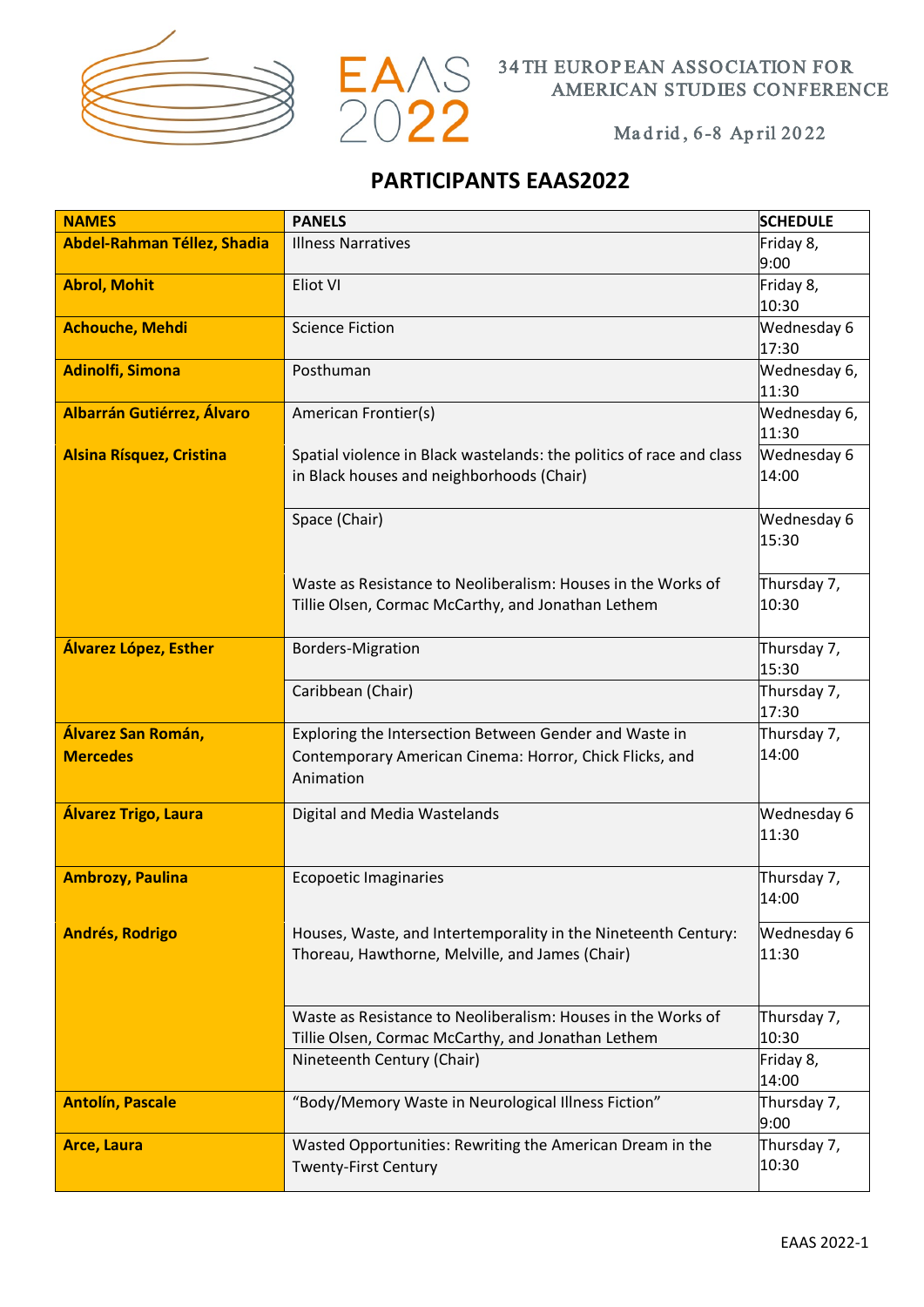



| <b>Arroyo Paniagua, Juan José</b> | American Frontier(s) (Chair)                                                                                 | Wednesday 6,         |
|-----------------------------------|--------------------------------------------------------------------------------------------------------------|----------------------|
|                                   |                                                                                                              | 11:30<br>Wednesday 6 |
|                                   | Heroic Quests and Wastelands Crossed (Chair)                                                                 | 15:30                |
| <b>Bacci, Francesco</b>           | African-American                                                                                             | Thursday 7,          |
|                                   |                                                                                                              | 14:00                |
| <b>Baelo-Allué, Sonia</b>         | Posthuman                                                                                                    | Wednesday 6,         |
|                                   |                                                                                                              | 11:30                |
| <b>Balestrini, Nassim</b>         | Changing Climate and Cultural Change: The Radical Uses of Fiction                                            | Friday 8,            |
|                                   | and Theatre in Environmental Activism                                                                        | 10:30                |
|                                   |                                                                                                              |                      |
| <b>Bampatzimopoulos, Sotirios</b> | <b>Toxic Waste</b>                                                                                           | Thursday 7,<br>17:30 |
| <b>Banka, Ewelina</b>             | Maps of Stolen Lands: Native Americans Resignifying the                                                      | Thursday 7,          |
|                                   | Wastelands in the US-II                                                                                      | 15:30                |
|                                   |                                                                                                              |                      |
| <b>Barba Guerrero, Paula</b>      | Dystopia/Speculative Fiction I                                                                               | Thursday 7,          |
|                                   |                                                                                                              | 9:00                 |
|                                   | Retrospection (Chair)                                                                                        | Friday 8,            |
| <b>Barloon, Jim</b>               | <b>Toxic Waste</b>                                                                                           | 17:30<br>Thursday 7, |
|                                   |                                                                                                              | 17:30                |
| <b>Baruah, Debarchana</b>         | <b>Borders-Migration</b>                                                                                     | Thursday 7,          |
|                                   |                                                                                                              | 15:30                |
| <b>Basiuk, Tomasz</b>             | LGBTQ+ Resilience in a Cultural, Moral and Democratic Wasteland                                              | Friday 8,            |
|                                   |                                                                                                              | 14:00                |
| <b>Battisti, Chiara</b>           | "Body/Memory Waste in Neurological Illness Fiction"                                                          | Thursday 7,          |
|                                   |                                                                                                              | 9:00                 |
| <b>Batzke, Ina</b>                | Changing Climate and Cultural Change: The Radical Uses of Fiction                                            | Friday 8,<br>10:30   |
|                                   | and Theatre in Environmental Activism                                                                        |                      |
| <b>Bavaro, Vincenzo</b>           | Communities in the Wasteland: Captivity, Empowerment, and                                                    | Thursday 7,          |
|                                   | Resistance (Chair)                                                                                           | 14:00                |
| <b>Beecher, Cecilia</b>           | "Body/Memory Waste in Neurological Illness Fiction"                                                          | Thursday 7,          |
|                                   |                                                                                                              | 9:00                 |
| <b>Bennett-Ortega, Lucía</b>      | <b>TV Series</b>                                                                                             | Friday 8,            |
|                                   |                                                                                                              | 9:00                 |
| <b>Bermúdez de Castro, Juanjo</b> | <b>Politics and Moral Waste</b>                                                                              | Wednesday 6          |
|                                   |                                                                                                              | 15:30                |
| <b>Birnbaum, Julia Charlotte</b>  | Wasted Land: Modernism, Modernities, Intoxications                                                           | Wednesday 6          |
|                                   |                                                                                                              | 14:00                |
| <b>Bispo, Jéssica</b>             | Dystopia/Neoliberalism in Media                                                                              | Thursday 7,          |
|                                   |                                                                                                              | 9:00                 |
| <b>Blick, William</b>             | Electronic Wastelands? Panel I: Information Management,<br>Cultural Memory, and the Challenges of Digitality | Wednesday 6<br>15:30 |
|                                   |                                                                                                              |                      |
| <b>Bonati, Catalina</b>           | Environment & Ecocriticism II                                                                                | Wednesday 6          |
|                                   |                                                                                                              | 17:30                |
|                                   |                                                                                                              |                      |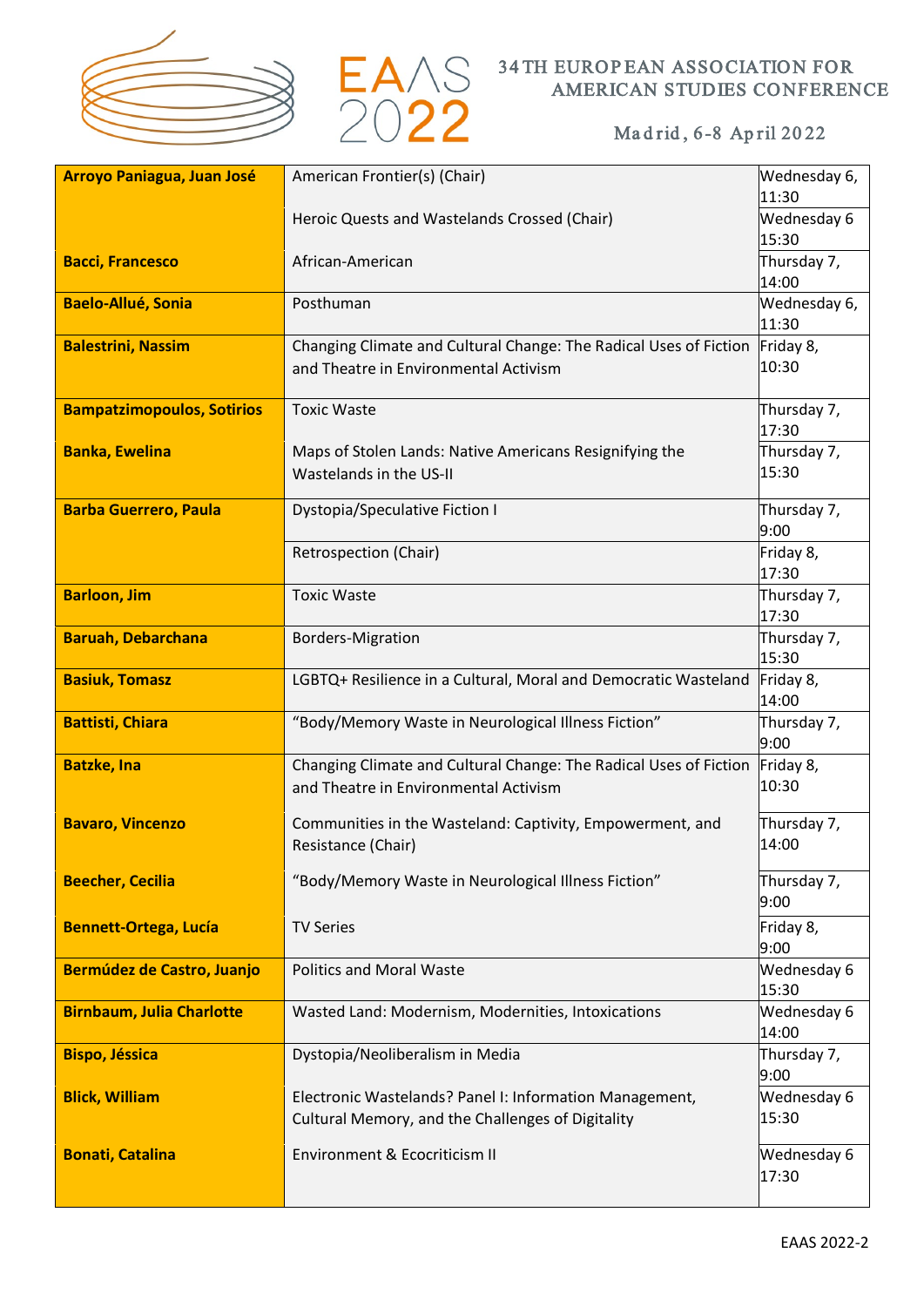



| <b>Bone, Martyn</b>             | <b>Environmental Racism</b>                                                                                                    | Thursday 7,<br>17:30 |
|---------------------------------|--------------------------------------------------------------------------------------------------------------------------------|----------------------|
|                                 |                                                                                                                                |                      |
| <b>Bonnet, Lucie</b>            | Resistance to the Politics of (Land) Waste                                                                                     | Friday 8,<br>17:30   |
| <b>Bordin, Elisa</b>            | Disposability and Non-Grievability of Bodies, Necropolitics                                                                    | Wednesday 6<br>14:00 |
| <b>Boulot, Elisabeth</b>        | Landscapes/Spaces                                                                                                              | Friday 8,<br>10:30   |
| <b>Bouzonviller, Elisabeth</b>  | Resistance to the Politics of (Land) Waste                                                                                     | Friday 8,            |
|                                 |                                                                                                                                | 17:30                |
| <b>Bozhkova, Yasna</b>          | Waste and Destruction through the Lens of Avant-garde Poetic<br>Experiments, from the 1910s to the 1970s                       | Thursday 7,<br>15:30 |
| <b>Brandt, Stefan</b>           | Electronic Wastelands? Panel I: Information Management,                                                                        | Wednesday 6          |
|                                 | Cultural Memory, and the Challenges of Digitality (Chair)                                                                      | 15:30                |
|                                 |                                                                                                                                |                      |
|                                 | Electronic Wastelands? Panel II: Literary Representations, Social<br>Media Texts, and the Dark Side of Digital Culture (Chair) | Thursday 7,<br>10:30 |
| Brígido, Ana Mª                 | Maps of Stolen Lands: Native Americans Resignifying the                                                                        | Thursday 7,          |
|                                 | Wastelands in the US-II                                                                                                        | 15:30                |
|                                 |                                                                                                                                |                      |
| <b>Brunetti, Cristiana</b>      | Eliot I                                                                                                                        | Wednesday 6<br>14:00 |
| <b>Byers, Tom</b>               | Politics and Moral Waste (Chair)                                                                                               | Wednesday 6          |
|                                 |                                                                                                                                | 15:30                |
|                                 | <b>Environmental Racism</b>                                                                                                    | Thursday 7,          |
|                                 |                                                                                                                                | 17:30                |
| <b>Cadima, Margarida</b>        | Nineteenth Century                                                                                                             | Friday 8,<br>14:00   |
| <b>Calanchi, Alessandra</b>     | <b>Dystopia/Speculative Fiction I</b>                                                                                          | Thursday 7,<br>9:00  |
| Cananau, Iulian                 | Retrospection                                                                                                                  | Friday 8,            |
|                                 |                                                                                                                                | 17:30                |
| <b>Cañadilla Pons, Luis</b>     | Eliot V                                                                                                                        | Thursday 7,          |
|                                 |                                                                                                                                | 15:30                |
| Carbajosa, Natalia              | Eliot III (Chair)                                                                                                              | Thursday 7,          |
|                                 | Eliot IV                                                                                                                       | 10:30<br>Thursday 7, |
|                                 |                                                                                                                                | 14:00                |
| <b>Carletto, Alice</b>          | West                                                                                                                           | Thursday 7,          |
|                                 |                                                                                                                                | 10:30                |
| <b>Carmona Rodríguez, Pedro</b> | Toxic Tales I: Literature of Waste in Post-Industrial North America                                                            | Thursday 7,<br>10:30 |
| <b>Casey, Mairead</b>           | Gender Studies I                                                                                                               | Thursday 7,          |
|                                 |                                                                                                                                | 9:00                 |
| <b>Castet, Anthony</b>          | LGBTQ+ Resilience in a Cultural, Moral and Democratic Wasteland                                                                | Friday 8,<br>14:00   |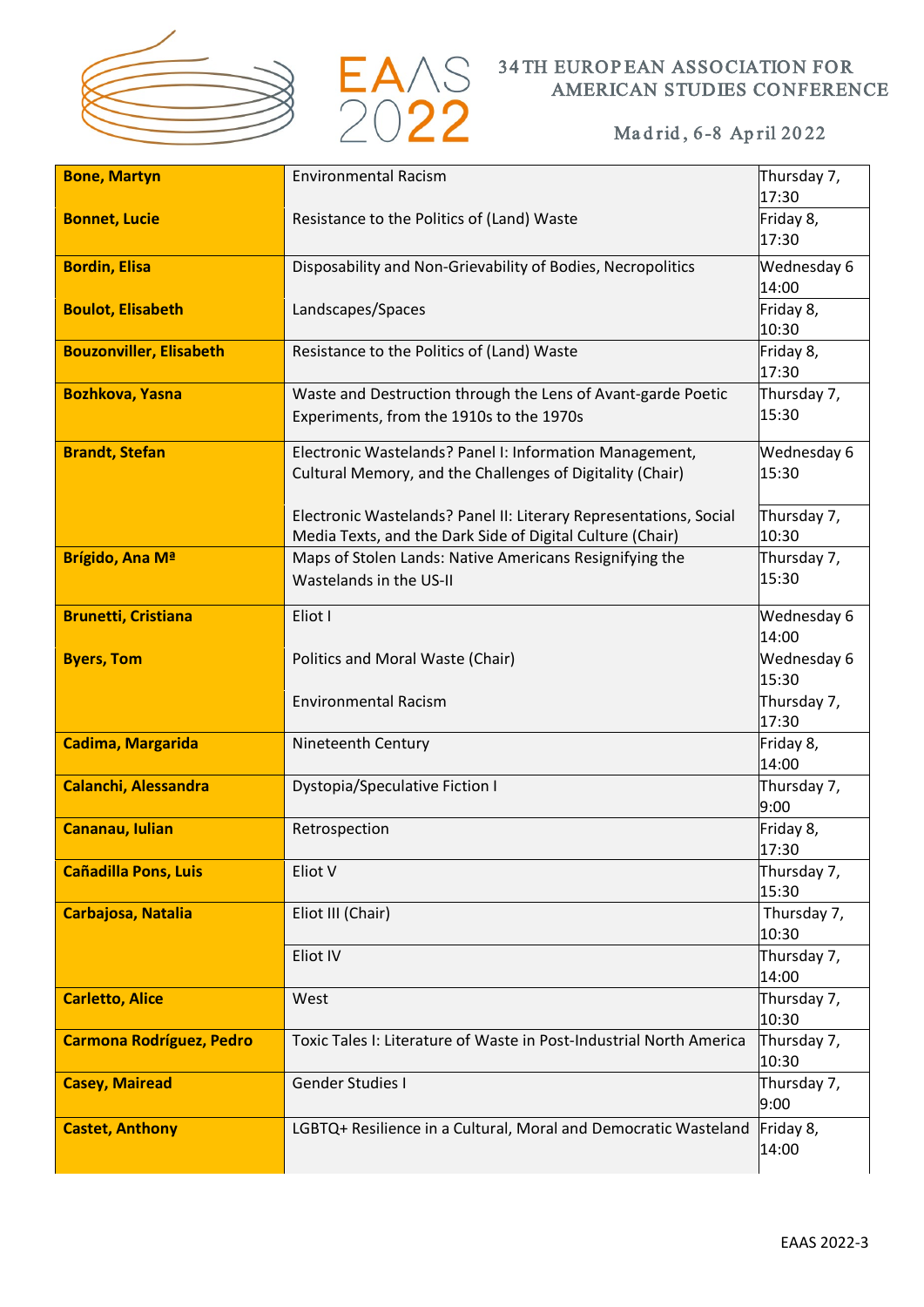



|                                              | The State of LGBTQ+ Resilience: Perspectives and Challenges                                                | Friday 8,<br>17:30    |
|----------------------------------------------|------------------------------------------------------------------------------------------------------------|-----------------------|
| <b>Chaparro Sainz, Ángel</b>                 | West (Chair)                                                                                               | Thursday 7,<br>10:30  |
|                                              | <b>Western Wastelands</b>                                                                                  | Thursday 7,<br>15:30  |
| <b>Chapman, Ana</b>                          | Human Waste: Embodied Vulnerabilities in the 4th Industrial<br>Revolution                                  | Wednesday 6,<br>17:30 |
| <b>Chapuis, Sophie</b>                       | Scavenging Words, Recycling Images: Contemporary Culture as<br>Haunted Wasteland across American Media     | Friday 8,<br>15:30    |
| Chatzipapatheodoridis,<br><b>Constantine</b> | LGBTQ+ Resilience in a Cultural, Moral and Democratic Wasteland                                            | Friday 8,<br>14:00    |
|                                              | The State of LGBTQ+ Resilience: Perspectives and Challenges                                                | Friday 8,<br>17:30    |
| <b>Chelsedine, Lucy</b>                      | Roundtable: Waste, Ruins, and What Remains                                                                 | Wednesday 6,<br>17:30 |
| <b>Choi, Seong-Woo</b>                       | Eliot VI                                                                                                   | Friday 8,<br>10:30    |
| <b>Collado Rodríguez, Francisco</b>          | Human Waste: Embodied Vulnerabilities in the 4th Industrial<br>Revolution                                  | Wednesday 6<br>17:30  |
| <b>Conlin, Peter</b>                         | Myth/American Dream                                                                                        | Wednesday 6<br>15:30  |
| <b>Conrad, Jessica</b>                       | Changing Climate and Cultural Change: The Radical Uses of Fiction<br>and Theatre in Environmental Activism | Friday 8,<br>10:30    |
| <b>Conrad, Paisley</b>                       | Environment & Ecocriticism III                                                                             | Friday 8,<br>15:30    |
| <b>Contreras Ameduri, Clara</b>              | Nineteenth Century                                                                                         | Friday 8,<br>14:00    |
| <b>Cruz, Mariana</b>                         | Hope                                                                                                       | Friday 8,<br>15:30    |
| <b>Cucarella-Ramón, Vicent</b>               | Spatial violence in Black wastelands: the politics of race and class<br>in Black houses and neighborhoods  | Wednesday 6<br>14:00  |
| <b>Currás-Prada, Paula</b>                   | Poetry                                                                                                     | Thursday 7,<br>9:00   |
| <b>Cvek, Sven</b>                            | Economy/Capitalism                                                                                         | Wednesday 6,<br>11:30 |
| <b>Daniel, Julia</b>                         | Eliot VI                                                                                                   | Friday 8,<br>10:30    |
| <b>Daniel, Maja</b>                          | Gender Studies II                                                                                          | Friday 8,<br>15:30    |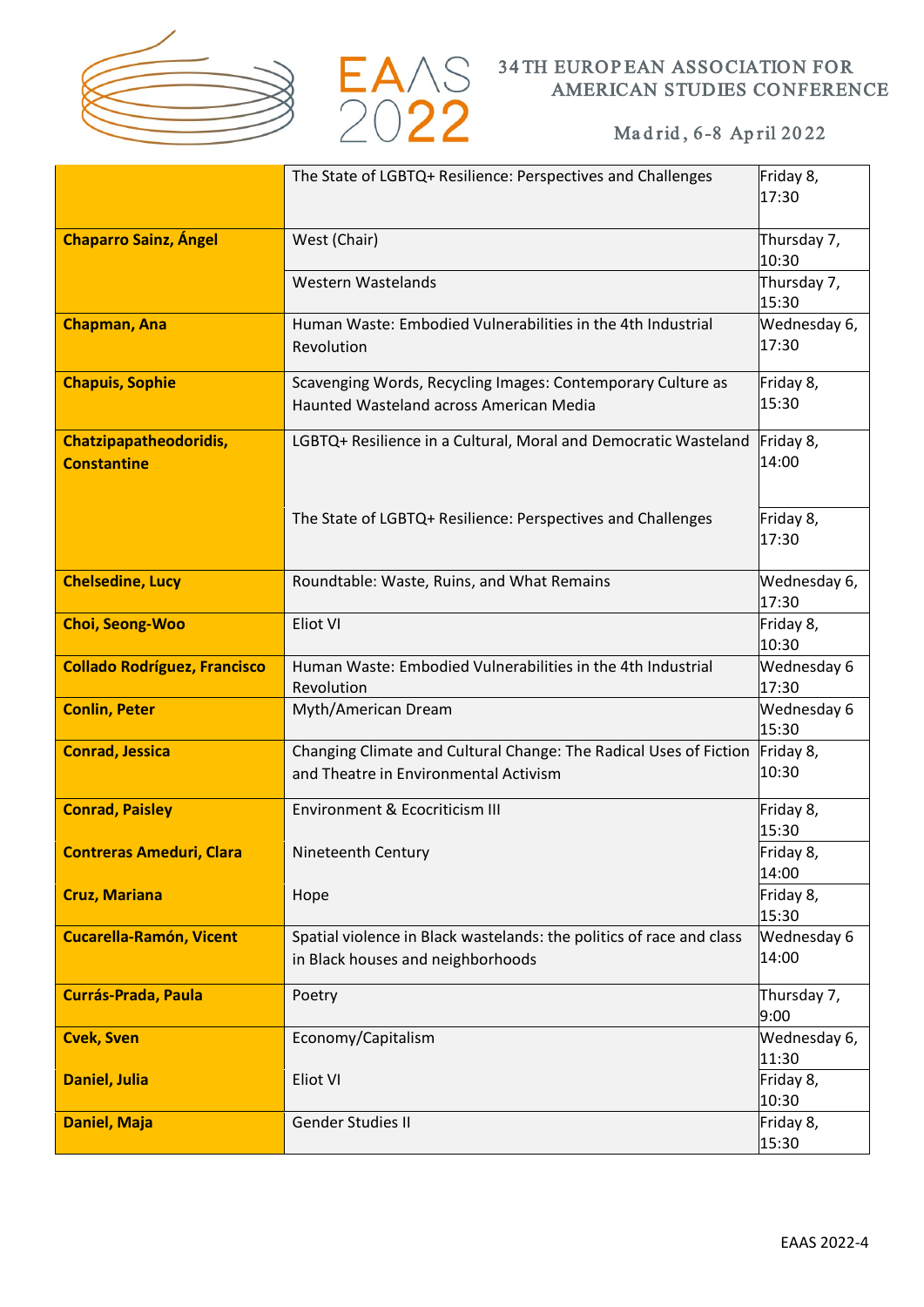



| <b>Davis, Rocío</b>              | Methodological Wastelands: Working on Decolonial, Indigenous,<br>Critical Ethnic, Black, Asian, and/or Latinx Studies from or with<br>Europe | Wednesday 6<br>17:30  |
|----------------------------------|----------------------------------------------------------------------------------------------------------------------------------------------|-----------------------|
| De la Parra Fernández, Laura     | Digital and Media Wastelands (Chair)                                                                                                         | Wednesday 6<br>11:30  |
|                                  | Human Wastelands II: Representations of illness in (American)<br>Literature                                                                  | Thursday 7,<br>15:30  |
| De Vos, Laura                    | Radioactive Colonialism: Confronting the Toxic Legacies of US<br>Empire                                                                      | Friday 8,<br>17:30    |
| <b>Del Campo Ramírez, Elsa</b>   | Toxic Tales I: Literature of Waste in Post-Industrial North America                                                                          | Thursday 7,<br>10:30  |
| <b>Delioglanis, Vasileios</b>    | Electronic Wastelands? Panel I: Information Management,<br>Cultural Memory, and the Challenges of Digitality                                 | Wednesday 6<br>15:30  |
| <b>Deutsch, James</b>            | <b>Science Fiction</b>                                                                                                                       | Wednesday 6<br>17:30  |
| Di Maio, Cristina                | Communities in the Wasteland: Captivity, Empowerment, and<br>Resistance                                                                      | Thursday 7,<br>14:00  |
| Díaz Morillo, Ester              | Eliot II                                                                                                                                     | Wednesday 6<br>17:30  |
|                                  | Eliot V (Chair)                                                                                                                              | Thursday 7,<br>15:30  |
| Dimakopoulou, Stamatina          | Waste and Destruction through the Lens of Avant-garde Poetic<br>Experiments, from the 1910s to the 1970s                                     | Thursday 7,<br>15:30  |
| Dobroski, Sonja                  | Radioactive Colonialism: Confronting the Toxic Legacies of US<br>Empire                                                                      | Friday 8,<br>17:30    |
| Dodson-Castillón, Cristina       | Dystopia/Speculative Fiction I                                                                                                               | Thursday 7,<br>9:00   |
| Dogan, Mariya                    | Retrospection                                                                                                                                | Friday 8,<br>17:30    |
| <b>Dokou, Christina</b>          | Eliot III                                                                                                                                    | Thursday 7,<br>10:30  |
| <b>Dothwaite, James</b>          | Roundtable: Waste, Ruins, and What Remains                                                                                                   | Wednesday 6,<br>17:30 |
| <b>Drewniak, Dagmara</b>         | Opportunities Exploited and Wasted: Narratives of Eastern<br>European Presence in North America                                              | Thursday 7,<br>15:30  |
| <b>Duarte, Sofía</b>             | <b>Dystopia/Speculative Fiction II</b>                                                                                                       | Friday 8,<br>9:00     |
| Dücker, Marie                    | Romantic & Emotional Wastelands I                                                                                                            | Thursday 7,<br>9:00   |
| <b>Duclos-Orsello, Elizabeth</b> | A Future Vision: Roundtable on Teaching for Change (Chair)                                                                                   | Wednesday 6<br>17:30  |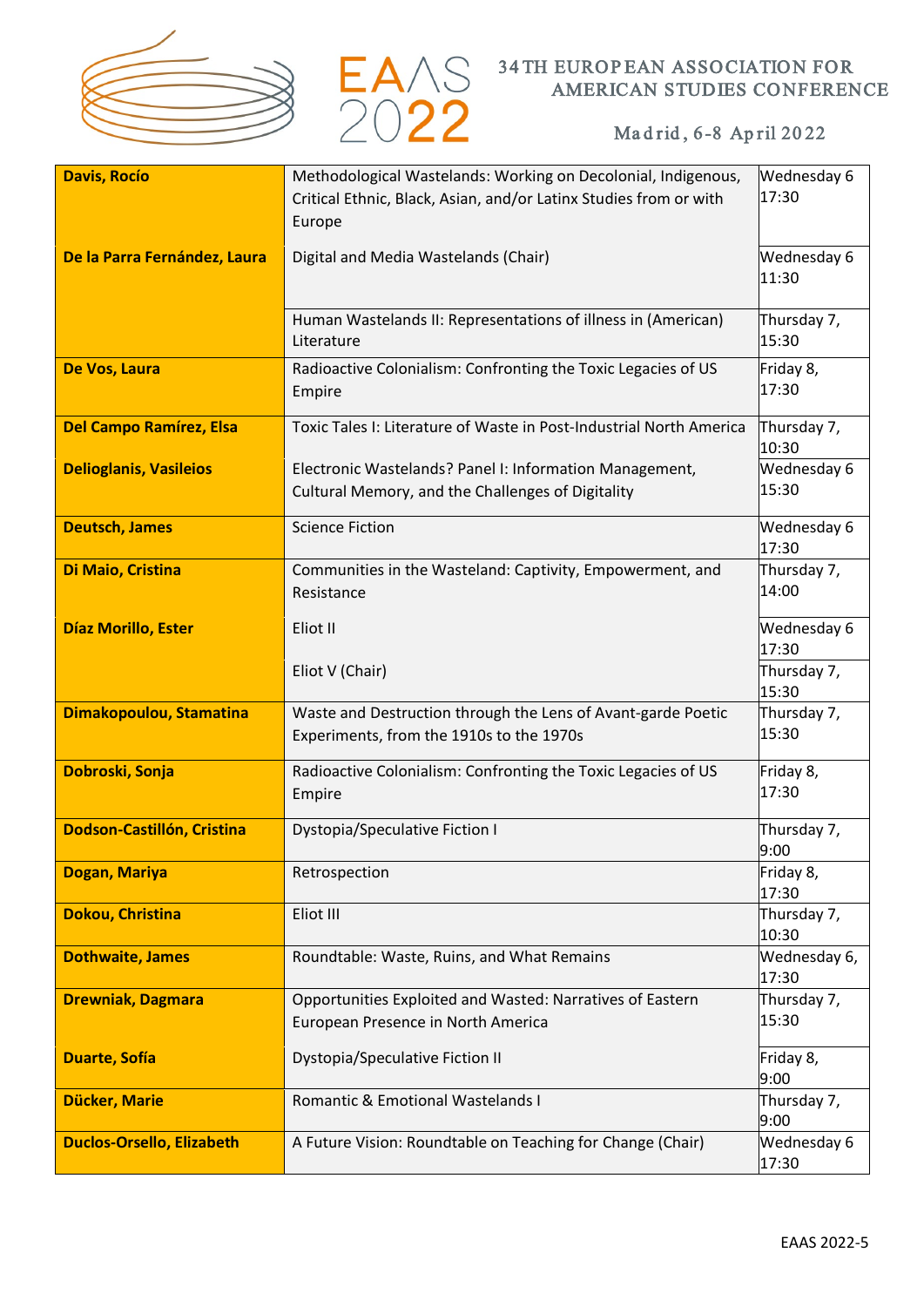



| <b>Duncan, Rebecca</b>            | Cities, Deserts and Digital Spaces: Wastelands in American        | Friday 8,          |
|-----------------------------------|-------------------------------------------------------------------|--------------------|
|                                   | Speculative Fiction on the Planetary Emergency                    | 10:30              |
|                                   |                                                                   |                    |
| Durán Giménez-Rico, Isabel        | Human Wastelands II: Representations of illness in (American)     | Thursday 7,        |
|                                   | Literature.                                                       | 15:30              |
|                                   |                                                                   |                    |
|                                   | Eliot VI                                                          |                    |
| <b>Dzagnidze, Lizi</b>            |                                                                   | Friday 8,<br>10:30 |
| <b>Edgar, Eir-Anne</b>            | <b>Dystopia/Speculative Fiction II</b>                            | Friday 8,          |
|                                   |                                                                   | 9:00               |
| <b>Espinoza Garrido, Lea</b>      | <b>Science Fiction</b>                                            | Wednesday 6        |
|                                   |                                                                   | 17:30              |
| <b>Fagan, Abigail</b>             | Economy/Capitalism                                                | Wednesday 6,       |
|                                   |                                                                   | 11:30              |
| <b>Fazzi, Dario</b>               | American Frontier(s)                                              | Wednesday 6,       |
|                                   |                                                                   | 11:30              |
| <b>Feleki, Despoina</b>           | Electronic Wastelands? Panel II: Literary Representations, Social | Thursday 7,        |
|                                   | Media Texts, and the Dark Side of Digital Culture                 | 10:30              |
|                                   |                                                                   |                    |
| Fernández Fernández, Martín       | Trauma and Echoes of the Past                                     | Thursday 7,        |
|                                   |                                                                   | 10:30              |
| Fernández Jiménez, Mónica         | Caribbean                                                         | Thursday 7,        |
|                                   |                                                                   | 17:30              |
|                                   | Dystopia/Technology (Chair)                                       | Friday 8,          |
|                                   |                                                                   | 9:00               |
| <b>Fernández Santiago, Miriam</b> | Human Waste: Embodied Vulnerabilities in the 4th Industrial       | Wednesday 6        |
|                                   | Revolution (Chair)                                                | 17:30              |
| Ferrández- Sanmiguel, María       | Eliot V                                                           | Thursday 7,        |
|                                   |                                                                   | 15:30              |
| <b>Ferwerda, Susanne</b>          | Radioactive Colonialism: Confronting the Toxic Legacies of US     | Friday 8,          |
|                                   | Empire                                                            | 17:30              |
|                                   |                                                                   |                    |
| <b>Festa, Beatrice Melodia</b>    | <b>Politics and Moral Waste</b>                                   | Wednesday 6        |
|                                   |                                                                   | 15:30              |
| <b>Fischer-Hornung, Dorothea</b>  | Methodological Wastelands: Working on Decolonial, Indigenous,     | Wednesday 6        |
|                                   | Critical Ethnic, Black, Asian, and/or Latinx Studies from or with | 17:30              |
|                                   | Europe                                                            |                    |
| <b>Fisher, Clare</b>              | Posthuman                                                         | Wednesday 6,       |
|                                   |                                                                   | 11:30              |
| <b>Fontanals, David</b>           | Houses, Waste, and Intertemporality in the Nineteenth Century:    | Wednesday 6        |
|                                   | Thoreau, Hawthorne, Melville, and James                           | 11:30              |
|                                   |                                                                   |                    |
| <b>Franceschini, Stefano</b>      | Eliot III                                                         | Thursday 7,        |
|                                   |                                                                   | 10:30              |
| <b>Gallego, Mar</b>               | African-American                                                  | Thursday 7,        |
|                                   |                                                                   | 14:00              |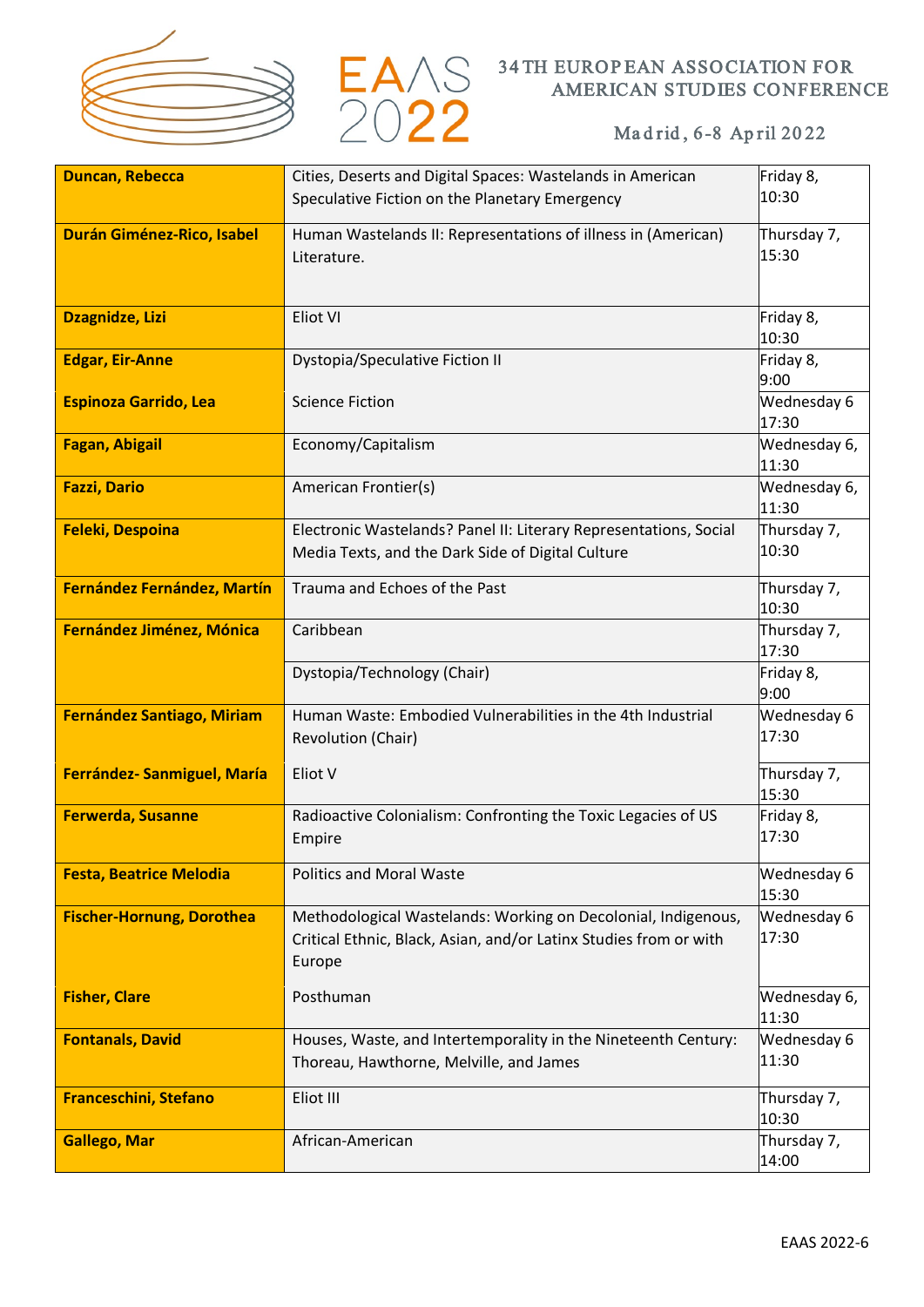



| Gámez Fernández, Cristina         | Human Waste: Embodied Vulnerabilities in the 4th Industrial                                                                            | Wednesday 6           |
|-----------------------------------|----------------------------------------------------------------------------------------------------------------------------------------|-----------------------|
|                                   | Revolution                                                                                                                             | 17:30                 |
| <b>Garrigan, Alan</b>             | Photography                                                                                                                            | Wednesday 6<br>14:00  |
| Garrigós, Cristina                | Waste as Resistance to Neoliberalism: Houses in the Works of<br>Tillie Olsen, Cormac McCarthy, and Jonathan Lethem (Chair)             | Thursday 7,<br>10:30  |
| Gatermann, Julia                  | Dystopia/Technology                                                                                                                    | Friday 8,<br>9:00     |
| <b>Genay, Lucie</b>               | American Frontier(S)                                                                                                                   | Wednesday 6,<br>11:30 |
| <b>Gerhard, Atalie</b>            | Representative Wastelands                                                                                                              | Wednesday 6,<br>15:30 |
| <b>Gessner, Ingrid</b>            | A Future Vision: Roundtable on Teaching for Change (Chair)                                                                             | Wednesday 6<br>17:30  |
|                                   | EAAS Women's Network Forum (Chair)                                                                                                     | Friday 8,<br>9:00     |
| <b>Gil Vázquez, Asier</b>         | Exploring the Intersection Between Gender and Waste in<br>Contemporary American Cinema: Horror, Chick Flicks, and<br>Animation         | Thursday 7,<br>14:00  |
| Gineprini, Lorenzo                | Environment & Ecocriticism II                                                                                                          | Wednesday 6<br>17:30  |
| Gómez Muñoz, Pablo                | Wasted Opportunities: Rewriting the American Dream in the<br><b>Twenty-First Century</b>                                               | Thursday 7,<br>10:30  |
| <b>González, Madelena</b>         | United States of Banana and the Dregs of Empire                                                                                        | Friday 8,<br>17:30    |
| <b>González Groba, Constante</b>  | Legacies of Slavery: Disposable Black Bodies (Chair)                                                                                   | Friday 8,<br>10:30    |
| <b>González Moreno, Esperanza</b> | Postmodernism                                                                                                                          | Thursday 7,<br>17:30  |
| <b>Granda, Paula</b>              | Environment & Ecocriticism II                                                                                                          | Wednesday 6<br>17:30  |
| <b>Graulund, Rune</b>             | Cities, Deserts and Digital Spaces: Wastelands in American<br>Speculative Fiction on the Planetary Emergency (Chair)                   | Friday 8,<br>10:30    |
| <b>Gregorio Fernández, Noelia</b> | Exploring the Intersection Between Gender and Waste in<br>Contemporary American Cinema: Horror, Chick Flicks, and<br>Animation (Chair) | Thursday 7,<br>14:00  |
|                                   | <b>Borders-Migration (Chair)</b>                                                                                                       | Thursday 7,<br>15:30  |
|                                   | Environmental Racism (Chair)                                                                                                           | Thursday 7,<br>17:30  |
| <b>Griffiths, Eleanor</b>         | U.S. Domestic Policy/Culture Wars                                                                                                      | Friday 8,<br>14:00    |
| <b>Gross, Andrew</b>              | Roundtable: Waste, Ruins, and What Remains                                                                                             | Wednesday 6<br>17:30  |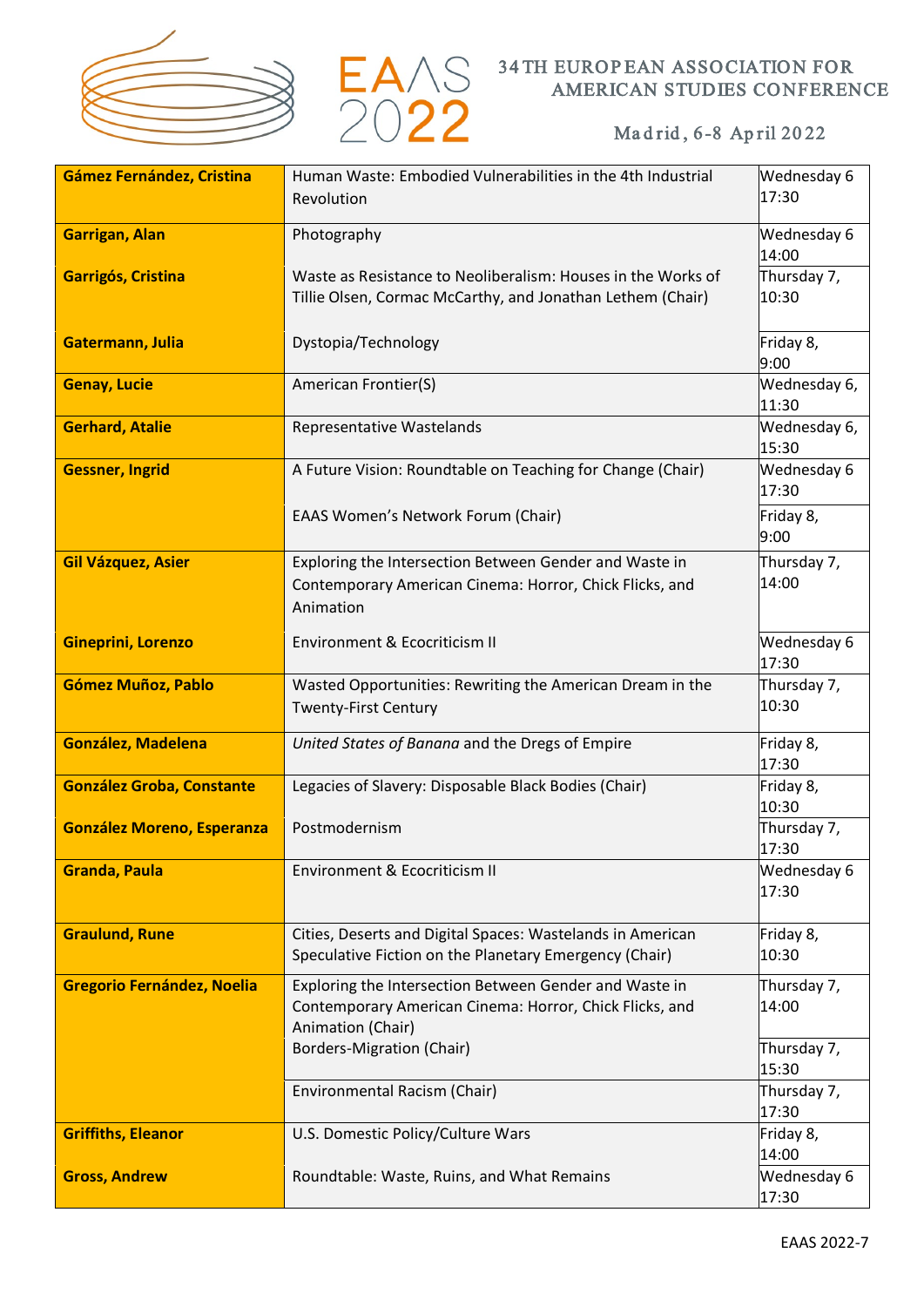



| <b>Gualberto Valverde, Rebeca</b> | Eliot II (Chair)                                                                                                                                     | Wednesday 6<br>17:30  |
|-----------------------------------|------------------------------------------------------------------------------------------------------------------------------------------------------|-----------------------|
|                                   | Human Wastelands I: Representations of illness in (American)<br>Literature                                                                           | Thursday 7,<br>14:00  |
| <b>Hardack, Richard</b>           | <b>Toxic Waste</b>                                                                                                                                   | Thursday 7,<br>17:30  |
| <b>Haring, Nicole</b>             | Filling the Void: Intersectional Wastelands of Gender and<br>Generations in US-American Culture                                                      | Wednesday 6<br>11:30  |
| <b>Harrison Tedford, Matthew</b>  | Photography                                                                                                                                          | Wednesday 6<br>14:00  |
| <b>Heide, Markus</b>              | Postmodernism (Chair)                                                                                                                                | Thursday 7,<br>17:30  |
|                                   | Landscapes/Spaces (Chair)                                                                                                                            | Friday 8,<br>10:30    |
| <b>Heim, Cecile</b>               | Representative Wastelands (Chair)                                                                                                                    | Wednesday 6,<br>15:30 |
|                                   | Methodological Wastelands: Working on Decolonial, Indigenous,<br>Critical Ethnic, Black, Asian, and/or Latinx Studies from or with<br>Europe (Chair) | Wednesday 6<br>17:30  |
|                                   | Re-Telling Wasteful Histories and Resisting Wasting Bodies (Chair)                                                                                   | Thursday 7,<br>17:30  |
|                                   | Resistance to the Politics of (Land) Waste                                                                                                           | Friday 8,<br>17:30    |
| Heiskanen, Benita                 | <b>Politics and Moral Waste</b>                                                                                                                      | Wednesday 6<br>15:30  |
| <b>Henry, Gordon</b>              | Maps of Stolen Lands: Native Americans Resignifying the<br>Wastelands in the US-I                                                                    | Wednesday 6,<br>15:30 |
| <b>Hernando Real, Noelia</b>      | Human Wastelands II: Representations of illness in (American)<br>Literature                                                                          | Thursday 7,<br>15:30  |
| <b>Hess, Linda</b>                | <b>TV Series</b>                                                                                                                                     | Friday 8,<br>9:00     |
| <b>Hildebrandt, Caroline</b>      | Landscapes/Spaces                                                                                                                                    | Friday 8,<br>10:30    |
| <b>Hinsey, Ellen</b>              | Roundtable: Waste, Ruins, and What Remains                                                                                                           | Wednesday 6,<br>17:30 |
| <b>Hitchmough, Sam</b>            | Re-Telling Wasteful Histories and Resisting Wasting Bodies                                                                                           | Thursday 7,<br>17:30  |
| Höglund, Johan                    | Cities, Deserts and Digital Spaces: Wastelands in American<br>Speculative Fiction on the Planetary Emergency (Chair)                                 | Friday 8,<br>10:30    |
| <b>Ibarrola, Aitor</b>            | Myth/American Dream (Chair)                                                                                                                          | Wednesday 6<br>15:30  |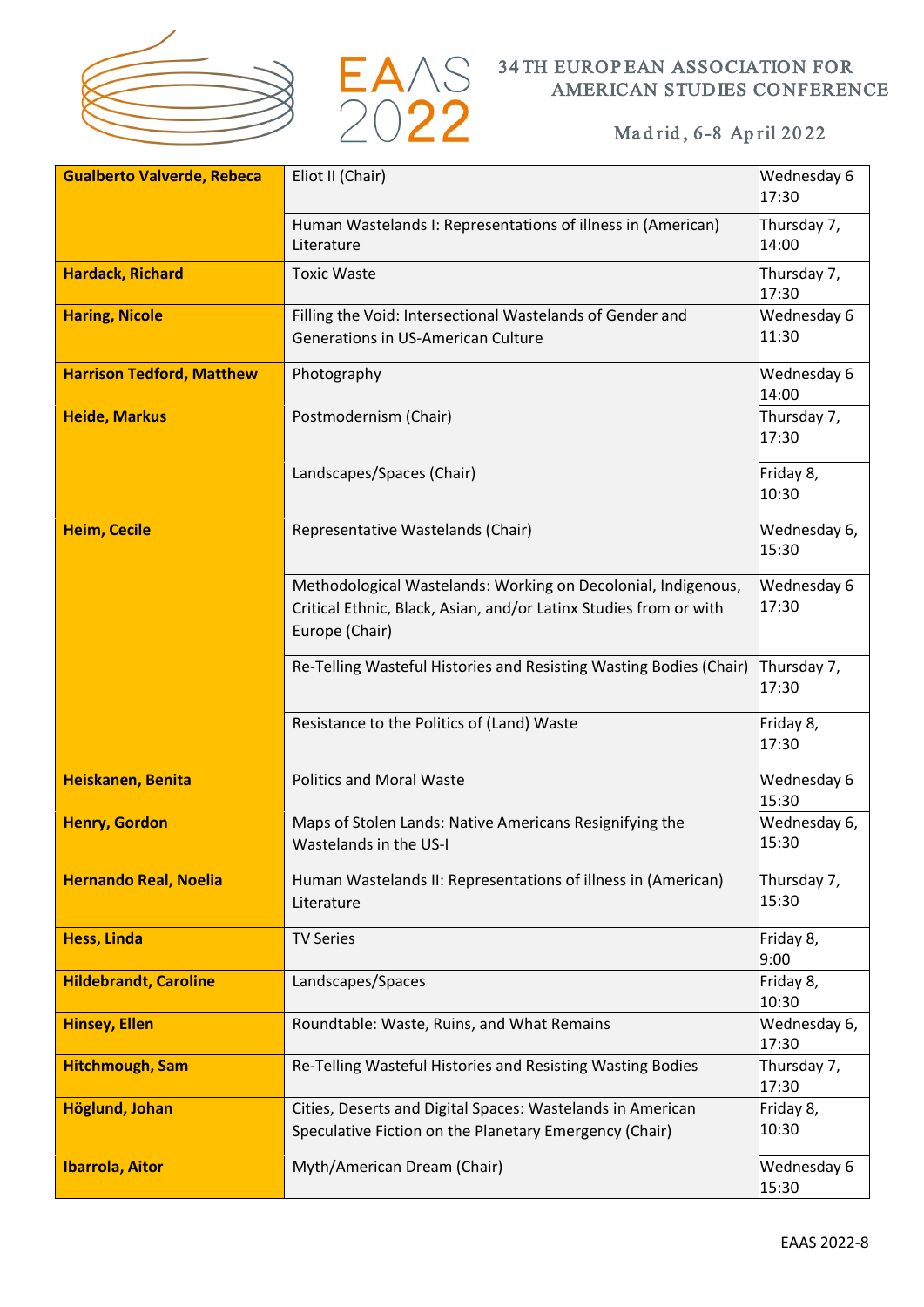



| <b>Imbierowicz, Eleonora</b>    | Digital and Media Wastelands                                         | Wednesday 6          |
|---------------------------------|----------------------------------------------------------------------|----------------------|
|                                 |                                                                      | 11:30                |
| <b>Indurain, Carmen</b>         | Hope                                                                 | Friday 8,            |
|                                 |                                                                      | 15:30                |
| Izgarjan, Aleksandra            | Disposability and Non-Grievability of Bodies, Necropolitics (Chair)  | Wednesday 6          |
|                                 |                                                                      | 14:00                |
| Izvolensky, Anna                | Environment & Ecocriticism III                                       | Friday 8,            |
|                                 |                                                                      | 15:30                |
| Jenkinson, Jade                 | Memory                                                               | Thursday 7,          |
|                                 |                                                                      | 17:30                |
| Jiménez Placer, Susana          | Legacies of Slavery: Disposable Black Bodies                         | Friday 8,            |
|                                 |                                                                      | 10:30                |
| <b>Jonik, Michael</b>           | Houses, Waste, and Intertemporality in the Nineteenth Century:       | Wednesday 6          |
|                                 | Thoreau, Hawthorne, Melville, and James                              | 11:30                |
|                                 |                                                                      |                      |
| <b>Jukic, Tatjana</b>           | Landscapes/Spaces                                                    | Friday 8,            |
|                                 |                                                                      | 10:30                |
| <b>Juncker, Clara</b>           | Romantic & Emotional Wastelands II                                   | Friday 8,            |
|                                 |                                                                      | 9:00                 |
| Juncosa, Toni R.                | Spatial violence in Black wastelands: the politics of race and class | Wednesday 6          |
|                                 | in Black houses and neighborhoods                                    | 17:30                |
| <b>Kerslake Young, Lorraine</b> | Emotional wastelands in American poetry: questions of affect and     | Friday 8,            |
|                                 | rebirth                                                              | 14:00                |
|                                 |                                                                      |                      |
| <b>Khedhir, Yesmina</b>         | <b>Environmental Racism</b>                                          | Thursday 7,          |
|                                 |                                                                      | 17:30                |
| <b>Kimak, Izabella</b>          | Opportunities Exploited and Wasted: Narratives of Eastern            | Thursday 7,          |
|                                 | European Presence in North America (Chair)                           | 15:30                |
|                                 |                                                                      |                      |
|                                 | <b>EAAS Women's Network Forum</b>                                    | Friday 8,            |
|                                 |                                                                      | 9:00                 |
| <b>Knewitz, Simone</b>          | <b>Ecopoetic Imaginaries</b>                                         | Thursday 7,          |
|                                 |                                                                      | 14:00                |
| <b>Kobakhize, Temur</b>         | Eliot V                                                              | Thursday 7,          |
|                                 |                                                                      | 15:30                |
| Kolehmainen, Pekka M.           | <b>Gender Studies I</b>                                              | Thursday 7,          |
|                                 |                                                                      |                      |
|                                 |                                                                      |                      |
|                                 |                                                                      | 9:00                 |
| <b>Kolehmainen, Tuula</b>       | African-American                                                     | Thursday 7,          |
|                                 |                                                                      | 14:00                |
| <b>Komut Bakinc, Sultan</b>     | Trauma and Echoes of the Past                                        | Thursday 7,<br>10:30 |
|                                 | Eliot VII                                                            |                      |
| <b>Kononova, Alla</b>           |                                                                      | Friday 8,<br>14:00   |
|                                 | Eliot IV                                                             |                      |
| <b>Kurasova, Anna</b>           |                                                                      | Thursday 7,<br>14:00 |
| <b>Kurowicka, Anna</b>          | LGBTQ+ Resilience in a Cultural, Moral and Democratic Wasteland      | Friday 8,            |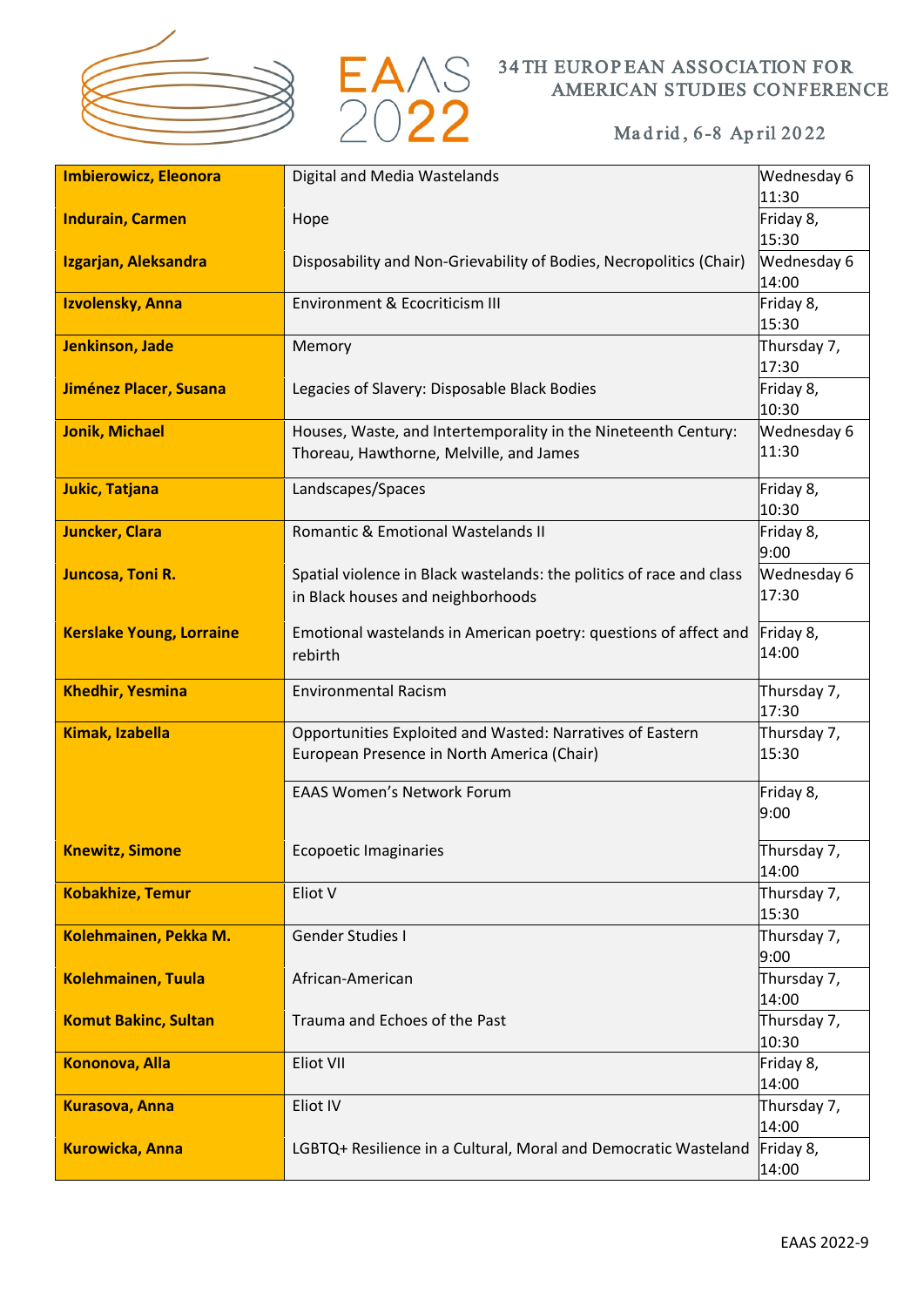



| Lahti, Janne                     | West                                                                 | Thursday 7,          |
|----------------------------------|----------------------------------------------------------------------|----------------------|
|                                  |                                                                      | 10:30                |
| Lapinska, Joanna                 | Myth/American Dream                                                  | Wednesday 6          |
|                                  |                                                                      | 15:30                |
| Laushevikj, Ivona                | Eliot I                                                              | Wednesday 6          |
|                                  |                                                                      | 14:00                |
| Lewandowski, Christian           | Environment & Ecocriticism III                                       | Friday 8,            |
|                                  |                                                                      | 15:30                |
| <b>Lippert, Leopold</b>          | Romantic & Emotional Wastelands II                                   | Friday 8,            |
|                                  |                                                                      | 9:00                 |
| Liste Noya, José                 | Toxic Tales II: Literature of Waste in Post-Industrial North America | Thursday 7,          |
|                                  |                                                                      | 14:00                |
|                                  | Toxic Waste (Chair)                                                  | Thursday 7,          |
|                                  |                                                                      | 17:30                |
| <b>Luczak, Ewa Barbara</b>       | Legacies of Slavery: Disposable Black Bodies                         | Friday 8,            |
|                                  |                                                                      | 10:30                |
| <b>Lundblad, Michael</b>         | <b>Illness Narratives</b>                                            | Friday 8,            |
|                                  |                                                                      | 9:00                 |
| <b>Macklin, Rebecca</b>          | Radioactive Colonialism: Confronting the Toxic Legacies of US        | Friday 8,            |
|                                  | Empire                                                               | 17:30                |
|                                  |                                                                      |                      |
| <b>Madinabeitia Medrano,</b>     | <b>Western Wastelands</b>                                            | Thursday 7,<br>15:30 |
| <b>Monika</b>                    |                                                                      |                      |
| <b>Maierhofer, Roberta</b>       | Filling the Void: Intersectional Wastelands of Gender and            | Wednesday 6,         |
|                                  | Generations in US-American Culture (Chair)                           | 11:30                |
|                                  |                                                                      |                      |
| <b>Mantzaris, Thomas</b>         | <b>Borders-Migration</b>                                             | Thursday 7,          |
|                                  |                                                                      | 15:30                |
| <b>Manzanas Calvo, Ana María</b> | Landscapes/Spaces                                                    | Friday 8,            |
|                                  |                                                                      | 10:30                |
| <b>Marchi, Viola</b>             | Economy/Capitalism                                                   | Wednesday 6,         |
|                                  |                                                                      | 11:30                |
| <b>Markovic, Jovana</b>          | Disposability and Non-Grievability of Bodies, Necropolitics          | Wednesday 6          |
|                                  |                                                                      | 14:00                |
| <b>Marini, Anna Marta</b>        | Economy/Capitalism                                                   | Wednesday 6,         |
|                                  |                                                                      | 11:30                |
| <b>Marino, Elisabetta</b>        | Romantic & Emotional Wastelands I                                    | Thursday 7,<br>9:00  |
|                                  |                                                                      |                      |
|                                  | EAAS Women's Network Forum (Chair)                                   | Friday 8,            |
|                                  |                                                                      | 9:00                 |
| <b>Marqués López, Isabel</b>     | Trauma and Echoes of the Past (Chair)                                | Thursday 7,          |
|                                  |                                                                      | 10:30                |
|                                  | Human Wastelands I: Representations of illness in (American)         | Thursday 7,          |
|                                  | Literature                                                           | 14:00                |
| <b>Martín Junquera, Imelda</b>   | Emotional wastelands in American poetry: questions of affect and     | Friday 8,            |
|                                  | rebirth (Chair)                                                      | 14:00                |
|                                  | Environment & Ecocriticism III (Chair)                               | Friday 8,<br>15:30   |
|                                  |                                                                      |                      |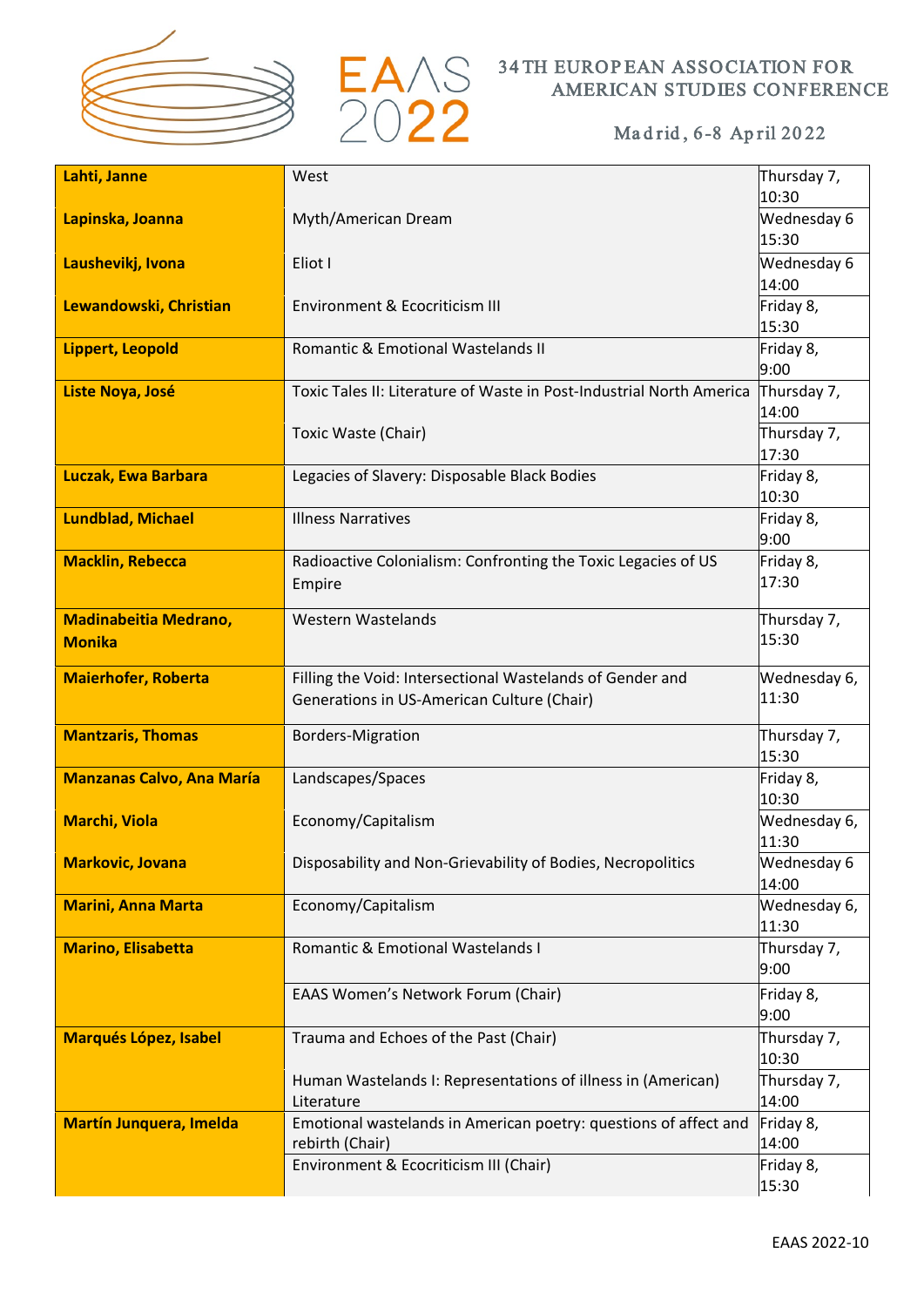



| <b>Martín Párraga, Javier</b>      | Human Waste: Embodied Vulnerabilities in the 4th Industrial       | Wednesday 6           |
|------------------------------------|-------------------------------------------------------------------|-----------------------|
|                                    | Revolution                                                        | 17:30                 |
| <b>Martín Rodríguez, Manuel M.</b> | Hope                                                              | Friday 8,             |
|                                    |                                                                   | 15:30                 |
| <b>Martín, Macarena</b>            | Re-Telling Wasteful Histories and Resisting Wasting Bodies        | Thursday 7,<br>17:30  |
| <b>Martínez Serrano, Leonor</b>    | Poetry                                                            | Thursday 7,           |
| <b>María</b>                       |                                                                   | 9:00                  |
| <b>Martínez, Natalia</b>           | Gender Studies II                                                 | Friday 8,<br>15:30    |
| <b>Martínez-Falquina, Silvia</b>   | Maps of Stolen Lands: Native Americans Resignifying the           | Wednesday 6,          |
|                                    | Wastelands in the US-I (Chair)                                    | 15:30                 |
|                                    | Native Americans (Chair)                                          | Thursday 7,           |
|                                    |                                                                   | 9:00                  |
|                                    | Maps of Stolen Lands: Native Americans Resignifying the           | Thursday 7,           |
|                                    | Wastelands in the US-II (Chair)                                   | 15:30                 |
|                                    |                                                                   |                       |
| <b>Martinicorena, Sofía</b>        | Western Wastelands                                                | Thursday 7,<br>15:30  |
|                                    | Poetry                                                            | Thursday 7,           |
|                                    |                                                                   | 9:00                  |
| <b>Masiero, Pia</b>                | Romantic & Emotional Wastelands II                                | Friday 8,<br>9:00     |
| <b>Matas, Gordan</b>               | African-American                                                  | Thursday 7,           |
| <b>Mateus, Rui</b>                 | Dystopia/Speculative Fiction II                                   | 14:00<br>Friday 8,    |
|                                    |                                                                   | 9:00                  |
| <b>McClain, Steven K.</b>          | <b>Heroic Quests and Wastelands Crossed</b>                       | Wednesday 6           |
| <b>McCormack, Kara</b>             | <b>TV Series</b>                                                  | 15:30<br>Friday 8,    |
|                                    |                                                                   | 9:00                  |
| <b>McGowan, Philip</b>             | Roundtable: Waste, Ruins, and What Remains                        | Wednesday 6,          |
| <b>Méndez-García, Carmen</b>       | Dystopia/Speculative Fiction I (Chair)                            | 17:30<br>Thursday 7,  |
|                                    |                                                                   | 9:00                  |
|                                    | Human Wastelands I: Representations of illness in (American)      | Thursday 7,           |
|                                    | Literature<br>Dystopia/Speculative Fiction II (Chair)             | 14:00<br>Friday 8,    |
|                                    |                                                                   | 9:00                  |
| <b>Mehring, Frank</b>              | Electronic Wastelands? Panel I: Information Management,           | Wednesday 6           |
|                                    | Cultural Memory, and the Challenges of Digitality (Chair)         | 15:30                 |
|                                    | Electronic Wastelands? Panel II: Literary Representations, Social | Thursday 7,           |
|                                    | Media Texts, and the Dark Side of Digital Culture (Chair)         | 10:30                 |
| <b>Michailidou, Artemis</b>        | Environment & Ecocriticism I                                      | Wednesday 6,<br>11:30 |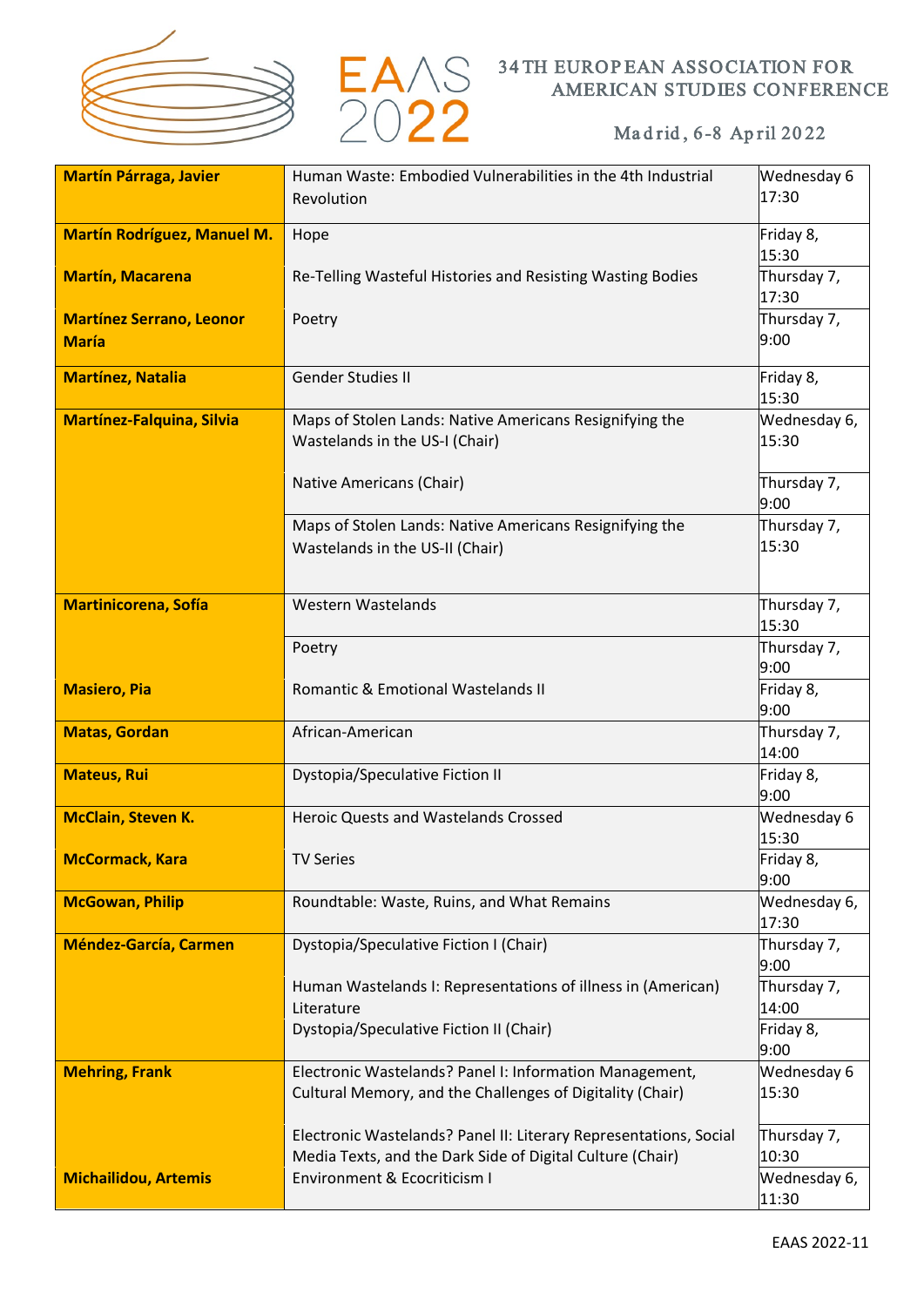



| Mikhaylova, Larisa              | Myth/American Dream                                                         | Wednesday 6          |
|---------------------------------|-----------------------------------------------------------------------------|----------------------|
|                                 |                                                                             | 15:30                |
| Mirasova, Kamila                | Retrospection                                                               | Friday 8,<br>17:30   |
| Mitskidou, Paschalia            | Electronic Wastelands? Panel I: Information Management,                     | Wednesday 6          |
|                                 | Cultural Memory, and the Challenges of Digitality                           | 15:30                |
| <b>Morgado, Nuria</b>           | United States of Banana and the Dregs of Empire                             | Friday 8,<br>17:30   |
| <b>Morrison, Susan</b>          | Eliot II                                                                    | Wednesday 6<br>17:30 |
| <b>Moutafidou, Lona</b>         | Trauma and Echoes of the Past                                               | Thursday 7,<br>10:30 |
| <b>Mueller, Stefanie</b>        | <b>Ecopoetic Imaginaries</b>                                                | Thursday 7,<br>14:00 |
| <b>Myk, Malgorzata</b>          | Poetry                                                                      | Thursday 7,<br>9:00  |
| Nardi, Paola A.                 | Space                                                                       | Wednesday 6<br>15:30 |
| <b>Nava Contreras, Nadie</b>    | Digital and Media Wastelands                                                | Wednesday 6<br>11:30 |
| <b>Nesmelova, Olga</b>          | New Eden or Wilderness? Land of Plenty or Wasteland? Fictional              | Wednesday 6          |
|                                 | Representations of America the Beautiful as Seen by the Racial<br>Other     | 14:00                |
| <b>Noheden, Kristoffer</b>      | Waste and Destruction through the Lens of Avant-garde Poetic                | Thursday 7,          |
|                                 | Experiments, from the 1910s to the 1970s                                    | 15:30                |
| Núñez-Puente, Carolina          | <b>Gender Studies II</b>                                                    | Friday 8,<br>15:30   |
| <b>Nyberg, Ferdinand</b>        | Wasted Land: Modernism, Modernities, Intoxications                          | Wednesday 6<br>14:00 |
| <b>O'Dwyer, Tess</b>            | United States of Banana and the Dregs of Empire (Chair)                     | Friday 8,<br>17:30   |
| <b>Oliva Cruz, Juan Ignacio</b> | Environment & Ecocriticism II (Chair)                                       | Wednesday 6<br>17:30 |
|                                 | Emotional Wastelands in American Poetry: Questions of Affect<br>and Rebirth | Friday 8,<br>14:00   |
| Pajor, Jan                      | U.S. Foreign Affairs                                                        | Wednesday 6<br>14:00 |
| Parker, Joshua                  | Pandemic                                                                    | Thursday 7,<br>17:30 |
| <b>Paryz, Marek</b>             | <b>Native Americans</b>                                                     | Thursday 7,<br>9:00  |
| <b>Patea, Viorica</b>           | Eliot IV                                                                    | Thursday 7,<br>14:00 |
|                                 | Eliot VII (Chair)                                                           | Friday 8, 14:00      |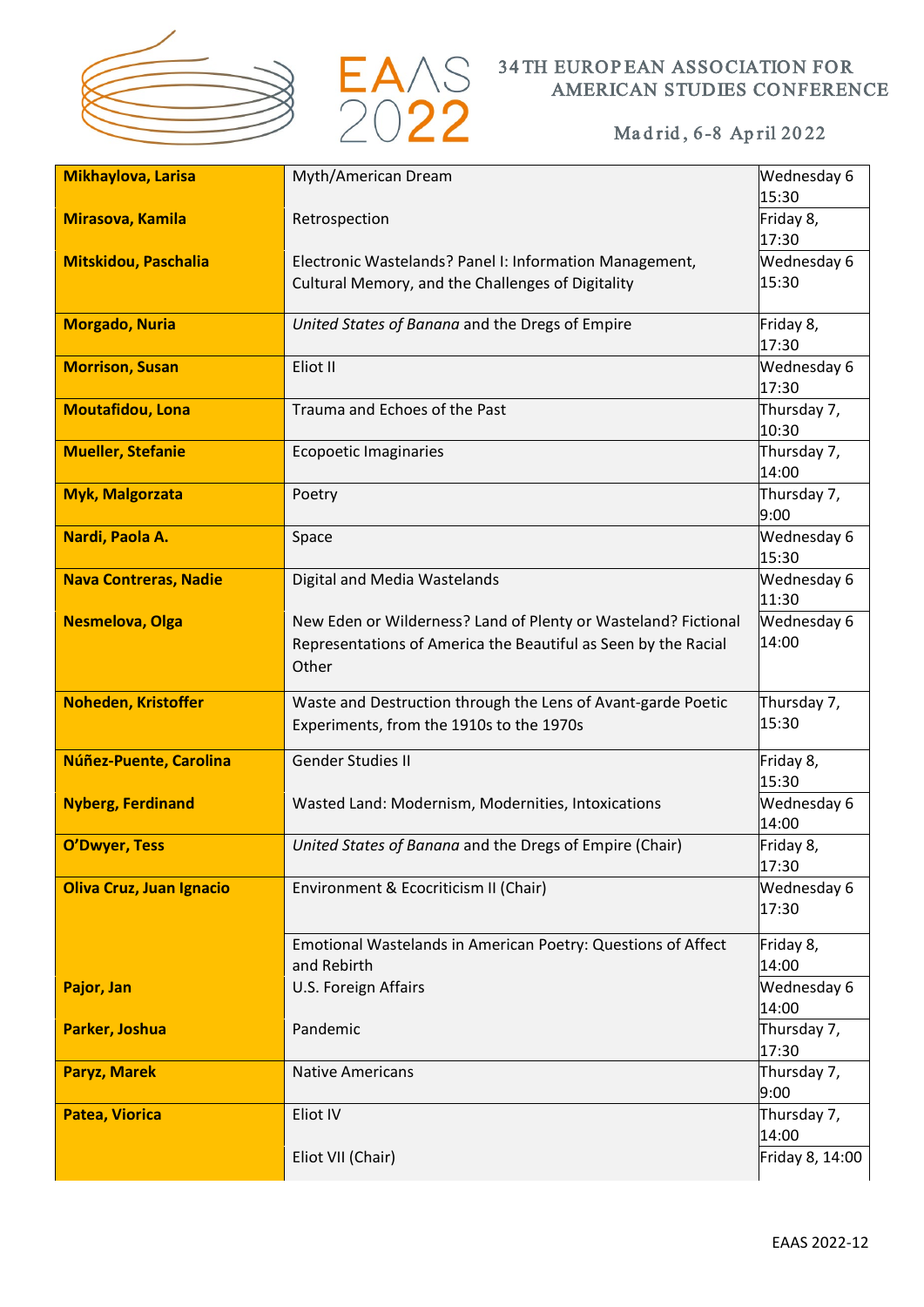



| <b>Patoine, Pierre-Louis</b>    | Scavenging Words, Recycling Images: Contemporary Culture as                                                                        | Friday 8,            |
|---------------------------------|------------------------------------------------------------------------------------------------------------------------------------|----------------------|
|                                 | Haunted Wasteland across American Media                                                                                            | 15:30                |
| Pelayo Sañudo, Eva              | West                                                                                                                               | Thursday 7,<br>10:30 |
| <b>Pelerín, Pierre-Antoine</b>  | Scavenging Words, Recycling Images: Contemporary Culture as                                                                        | Friday 8,            |
|                                 | Haunted Wasteland across American Media                                                                                            | 15:30                |
| Pérez Simón, Andrés             | Wasted Opportunities: Rewriting the American Dream in The                                                                          | Thursday 7,          |
|                                 | <b>Twenty-First Century</b>                                                                                                        | 10:30                |
| <b>Peters, Jesse</b>            | Maps of Stolen Lands: Native Americans Resignifying the                                                                            | Wednesday 6,         |
|                                 | Wastelands in the US-I                                                                                                             | 15:30                |
| <b>Petete, Timothy</b>          | <b>Representative Wastelands</b>                                                                                                   | Wednesday 6,         |
|                                 |                                                                                                                                    | 15:30                |
|                                 | Methodological Wastelands: Working on Decolonial, Indigenous,<br>Critical Ethnic, Black, Asian, and/or Latinx Studies from or with | Wednesday 6<br>17:30 |
|                                 | Europe                                                                                                                             |                      |
| <b>Pfaelzer, Jean</b>           | Re-Telling Wasteful Histories and Resisting Wasting Bodies                                                                         | Thursday 7,          |
|                                 |                                                                                                                                    | 17:30                |
| Pignagnoli, Virginia            | Hope                                                                                                                               | Friday 8,<br>15:30   |
| <b>Pisarz-Ramírez, Gabriele</b> | Caribbean                                                                                                                          | Thursday 7,          |
|                                 |                                                                                                                                    | 17:30                |
| Plath, Lydia                    | A Future Vision: Roundtable on Teaching for Change                                                                                 | Wednesday 6<br>17:30 |
| <b>Poole, Ralph</b>             | LGBTQ+ Resilience in a Cultural, Moral and Democratic Wasteland                                                                    | Friday 8,<br>14:00   |
|                                 | The State of LGBTQ+ Resilience: Perspectives and Challenges                                                                        | Friday 8,<br>17:30   |
|                                 |                                                                                                                                    |                      |
| Praga, Martín                   | Poetry                                                                                                                             | Thursday 7,<br>9:00  |
|                                 | Toxic Tales II: Literature of Waste in Post-Industrial North America                                                               | Thursday 7,          |
|                                 |                                                                                                                                    | 14:00                |
| <b>Preusser, Alisa</b>          | Disposability and Non-Grievability of Bodies, Necropolitics                                                                        | Wednesday 6<br>14:00 |
| <b>Puyuelo, Eva</b>             | Spatial Violence in Black Wastelands: the Politics of Race and                                                                     | Wednesday 6          |
|                                 | Class in Black houses and Neighborhoods                                                                                            | 14:00                |
| <b>Pyrka, Pawel</b>             | West of the Rest: The Wastes of the West(ern) in Taylor                                                                            | Friday 8,            |
|                                 | Sheridan's oeuvre                                                                                                                  | 10:30                |
| <b>Quendler, Christian</b>      | Memory                                                                                                                             | Thursday 7,          |
|                                 |                                                                                                                                    | 17:30                |
| <b>Rabitsch, Stefan</b>         | West of the Rest: The Wastes of the West(ern) in Taylor                                                                            | Friday 8,<br>10:30   |
|                                 | Sheridan's oeuvre                                                                                                                  |                      |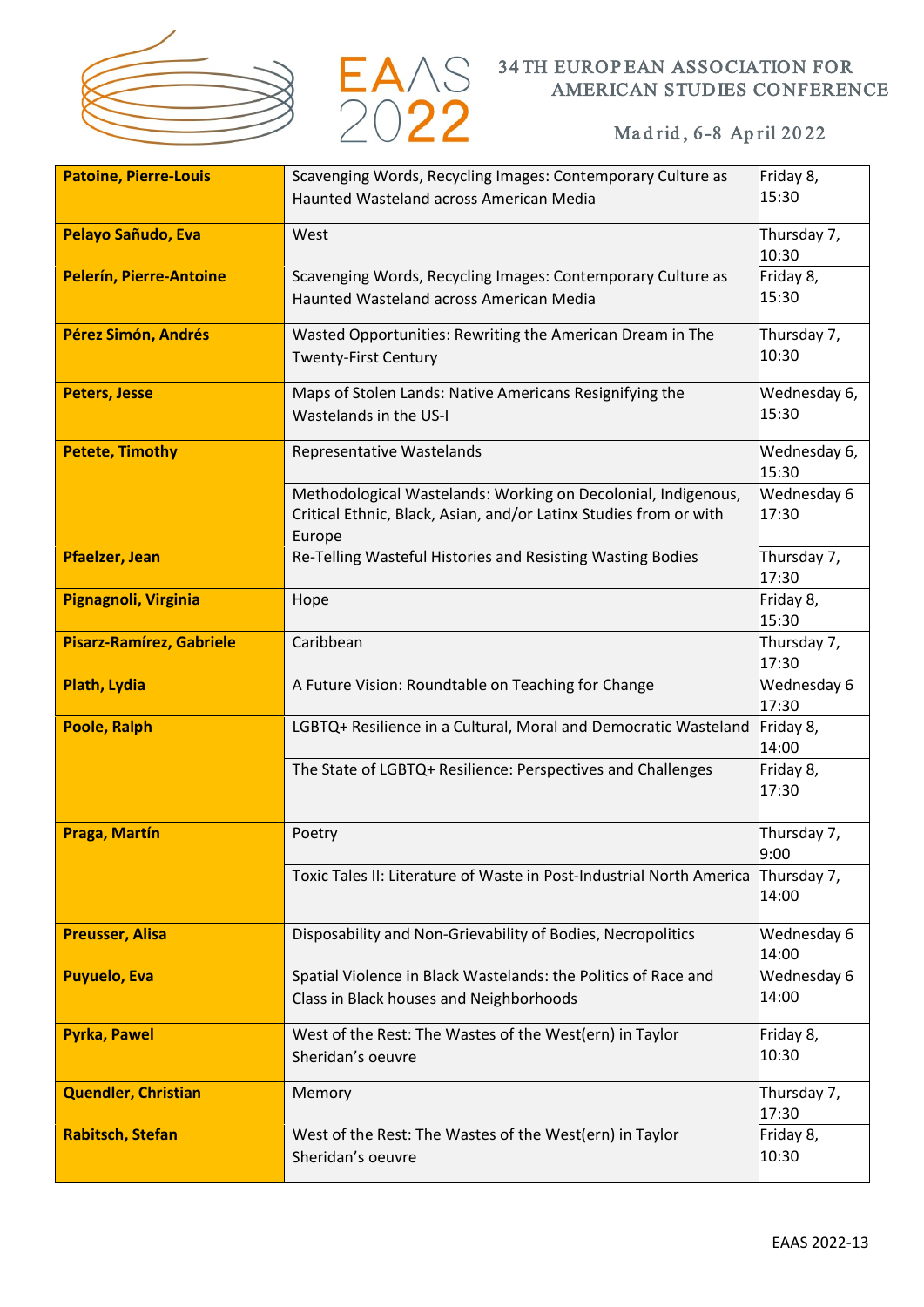



| Rapatzikou, Tatiani           | Digital and Media Wastelands                                                                                                   | Wednesday 6<br>11:30  |
|-------------------------------|--------------------------------------------------------------------------------------------------------------------------------|-----------------------|
|                               | Electronic Wastelands? Panel I: Information Management,<br>Cultural Memory, and the Challenges of Digitality (Chair)           | Wednesday 6<br>15:30  |
|                               | Electronic Wastelands? Panel II: Literary Representations, Social<br>Media Texts, and the Dark Side of Digital Culture (Chair) | Thursday 7,<br>10:30  |
| <b>Rasooli, Seyed Javad</b>   | Electronic Wastelands? Panel II: Literary Representations, Social<br>Media Texts, and the Dark Side of Digital Culture         | Thursday 7,<br>10:30  |
| Ratzenboeck, Barbara          | Filling the Void: Intersectional Wastelands of Gender and<br>Generations in US-American Culture                                | Wednesday 6<br>11:30  |
| <b>Rauscher, Natalie</b>      | U.S. Domestic Policy/Culture Wars                                                                                              | Friday 8,<br>14:00    |
| <b>Redding, Arthur</b>        | Dystopia/Neoliberalism in Media                                                                                                | Thursday 7,<br>9:00   |
| <b>Reinprecht, Frederick</b>  | Space                                                                                                                          | Wednesday 6<br>15:30  |
| Relidzyńska, Alicja           | Photography                                                                                                                    | Wednesday 6<br>14:00  |
| <b>Resano, Dolores</b>        | Waste as Resistance to Neoliberalism: Houses in the Works of<br>Tillie Olsen, Cormac McCarthy, and Jonathan Lethem             | Thursday 7,<br>10:30  |
| <b>Reuther, Nina</b>          | Re-Telling Wasteful Histories and Resisting Wasting Bodies                                                                     | Thursday 7,<br>17:30  |
| <b>Rio, David</b>             | West                                                                                                                           | Thursday 7,<br>10:30  |
| <b>Roberts, Katherine Ann</b> | Heroic Quests and Wastelands Crossed                                                                                           | Wednesday 6,<br>15:30 |
| Rodríguez Arnaiz, Laura       | Space                                                                                                                          | Wednesday 6<br>15:30  |
| Rodzvilla, John               | Electronic Wastelands? Panel I: Information Management,<br>Cultural Memory, and the Challenges of Digitality                   | Wednesday 6,<br>15:30 |
| Rojo de Castro, Julia         | Eliot II                                                                                                                       | Wednesday 6<br>17:30  |
| Roldán-Sevillano, Laura       | Caribbean                                                                                                                      | Thursday 7,<br>17:30  |
| Román, Clara                  | Space                                                                                                                          | Wednesday 6<br>15:30  |
| Romanzi, Valentina            | Dystopia/Neoliberalism In Media                                                                                                | Thursday 7,<br>9:00   |
| Rosende-Pérez, Aida           | <b>Borders-Migration</b>                                                                                                       | Thursday 7,<br>15:30  |
| <b>Rossini, Daniela</b>       | U.S. Foreign Affairs                                                                                                           | Wednesday 6<br>14:00  |
| Roupakia, Efthymia Lydia      | Gender Studies II                                                                                                              | Friday 8,<br>15:30    |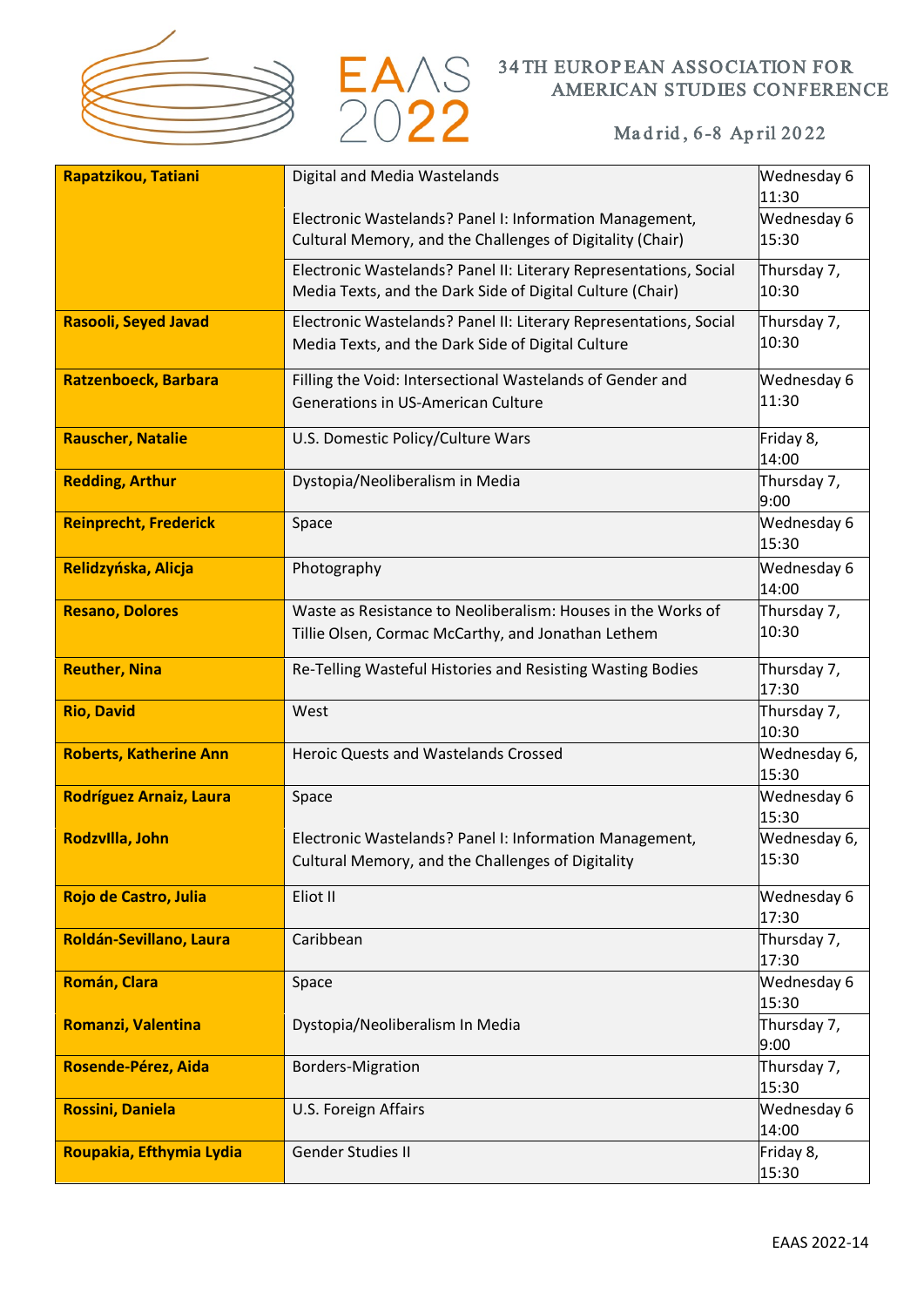



| Rowiński, Krzysztof              | Memory                                                                                                                                       | Thursday 7,           |
|----------------------------------|----------------------------------------------------------------------------------------------------------------------------------------------|-----------------------|
|                                  |                                                                                                                                              | 17:30                 |
| <b>Sabbioni, Sofie</b>           | <b>Politics and Moral Waste</b>                                                                                                              | Wednesday 6<br>15:30  |
| Saikku, Mikko                    | American Frontier(s)                                                                                                                         | Wednesday 6,<br>11:30 |
|                                  |                                                                                                                                              |                       |
| <b>Sannio, Simone</b>            | Postmodernism                                                                                                                                | Thursday 7,<br>17:30  |
| Sarnelli, Fulvia                 | Communities in the Wasteland: Captivity, Empowerment, and<br>Resistance                                                                      | Thursday 7,<br>14:00  |
| <b>Schadewaldt, Annika</b>       | Eliot VII                                                                                                                                    | Friday 8, 14:00       |
| <b>Schäfer, Maren</b>            | U.S. Domestic Policy/Culture Wars                                                                                                            | Friday 8,<br>14:00    |
| <b>Seibel, Svetlana</b>          | Environment & Ecocriticism I                                                                                                                 | Wednesday 6,<br>11:30 |
| <b>Sen, Anupam</b>               | Dystopia/Technology                                                                                                                          | Friday 8,<br>9:00     |
| <b>Serrano Moya, María Elena</b> | <b>Native Americans</b>                                                                                                                      | Thursday 7,<br>9:00   |
| <b>Sesnic, Jelena</b>            | Nineteenth Century                                                                                                                           | Friday 8,<br>14:00    |
| <b>Sheeran, Amy</b>              | United States of Banana and the Dregs of Empire                                                                                              | Friday 8,<br>17:30    |
| <b>Shevchenko, Arina</b>         | New Eden or Wilderness? Land of Plenty or Wasteland? Fictional<br>Representations of America the Beautiful as Seen by the Racial<br>Other    | Wednesday 6<br>14:00  |
| <b>Simal González, Begoña</b>    | Toxic Tales I: Literature of Waste in Post-Industrial North America                                                                          | Thursday 7,<br>10:30  |
| <b>Siwek, Krzysztof</b>          | U.S. Foreign Affairs                                                                                                                         | Wednesday 6<br>14:00  |
| <b>Smith, Amanda</b>             | United States of Banana and the Dregs of Empire                                                                                              | Friday 8,<br>17:30    |
| Soroa Bacaicoa, Amaia            | Representative Wastelands                                                                                                                    | Wednesday 6,<br>15:30 |
|                                  | Methodological Wastelands: Working on Decolonial, Indigenous,<br>Critical Ethnic, Black, Asian, and/or Latinx Studies from or with<br>Europe | Wednesday 6<br>17:30  |
| <b>Sotelo, Xiana</b>             | Environment & Ecocriticism III                                                                                                               | Friday 8,<br>15:30    |
| <b>Spengler, Nicholas</b>        | Houses, Waste, and Intertemporality in the Nineteenth Century:                                                                               | Wednesday 6,          |
|                                  | Thoreau, Hawthorne, Melville, and James                                                                                                      | 11:30                 |
| Stanković, Milica                | Eliot I                                                                                                                                      | Wednesday 6<br>14:00  |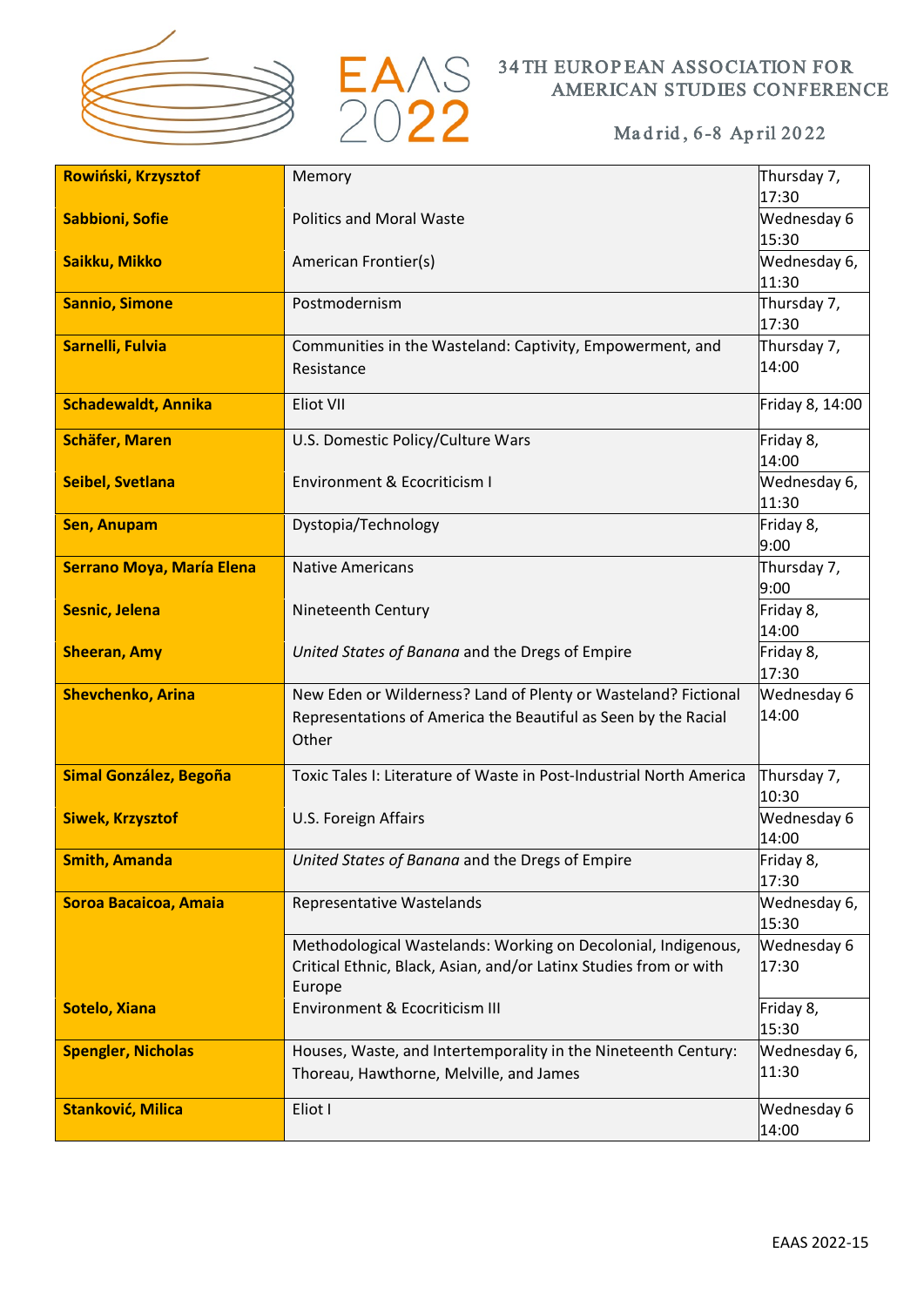



| <b>Stirrup, David</b>               | Methodological Wastelands: Working on Decolonial, Indigenous,        | Wednesday 6,    |
|-------------------------------------|----------------------------------------------------------------------|-----------------|
|                                     | Critical Ethnic, Black, Asian, and/or Latinx Studies from or with    | 17:30           |
|                                     |                                                                      |                 |
|                                     | Europe                                                               |                 |
| <b>Stulov, Yuri</b>                 | New Eden or Wilderness? Land of Plenty or Wasteland? Fictional       | Wednesday 6     |
|                                     | Representations of America the Beautiful as Seen by the Racial       | 14:00           |
|                                     | Other (Chair)                                                        |                 |
|                                     |                                                                      |                 |
| <b>Sukhenko, Inna</b>               | <b>Environment &amp; Ecocriticism I</b>                              | Wednesday 6,    |
|                                     |                                                                      | 11:30           |
| Świetlicki, Mateusz                 | Opportunities Exploited and Wasted: Narratives of Eastern            | Thursday 7,     |
|                                     | European Presence in North America                                   | 15:30           |
|                                     |                                                                      |                 |
| <b>Szlezak, Klara-Stephanie</b>     | A Future Vision: Roundtable on Teaching for Change                   | Wednesday 6     |
|                                     |                                                                      | 17:30           |
| <b>Tausel, Sandra</b>               | <b>Romantic &amp; Emotional Wastelands I</b>                         | Thursday 7,     |
|                                     |                                                                      | 9:00            |
| <b>Temmen, Jens</b>                 | Posthuman                                                            | Wednesday 6,    |
|                                     |                                                                      | 11:30           |
| <b>Torres-Fernández, Javier</b>     | Pandemic                                                             | Thursday 7,     |
|                                     |                                                                      | 17:30           |
|                                     |                                                                      |                 |
| <b>Traina, Giacomo</b>              | Eliot III                                                            | Thursday 7,     |
|                                     |                                                                      | 10:30           |
| <b>Tryphonopoulos, Demetres</b>     | Eliot IV                                                             | Thursday 7,     |
|                                     |                                                                      | 14:00           |
| <b>Tryphonopoulos, Panayiotes</b>   | Eliot III                                                            | Thursday 7,     |
|                                     |                                                                      | 10:30           |
| Tskhvediani, Irakli                 | Eliot V                                                              | Thursday 7,     |
|                                     |                                                                      | 15:30           |
| <b>Urdiales Shaw, Martín</b>        | Toxic Tales II: Literature of Waste in Post-Industrial North America | Thursday 7,     |
|                                     |                                                                      | 14:00           |
|                                     |                                                                      |                 |
| <b>Ushakova, Olga</b>               | Eliot VII                                                            | Friday 8, 14:00 |
|                                     |                                                                      |                 |
| <b>Valverde González, Ana</b>       | Dystopia/Technology                                                  | Friday 8,       |
|                                     |                                                                      | 9:00            |
| <b>Valverde, Beatriz</b>            | Dystopia/Technology                                                  | Friday 8,       |
|                                     |                                                                      | 9:00            |
| <b>Van de Logt, Mark</b>            | Resistance to the Politics of (Land) Waste                           | Friday 8,       |
|                                     |                                                                      | 17:30           |
| Varli Karaarslan, Gül               | <b>Illness Narratives</b>                                            | Friday 8,       |
|                                     |                                                                      | 9:00            |
| <b>Vericat Pérez-Mínguez, Fabio</b> | Trauma and Echoes of the Past                                        | Thursday 7,     |
|                                     |                                                                      | 10:30           |
|                                     | Eliot VI (Chair)                                                     | Friday 8,       |
|                                     |                                                                      | 10:30           |
| <b>Villamarín Freire, Sara</b>      | Toxic Tales II: Literature of Waste in Post-Industrial North America | Thursday 7,     |
|                                     |                                                                      | 14:00           |
| <b>Villanueva-Romero, Diana</b>     | Environment & Ecocriticism I (Chair)                                 | Wednesday 6,    |
|                                     |                                                                      |                 |